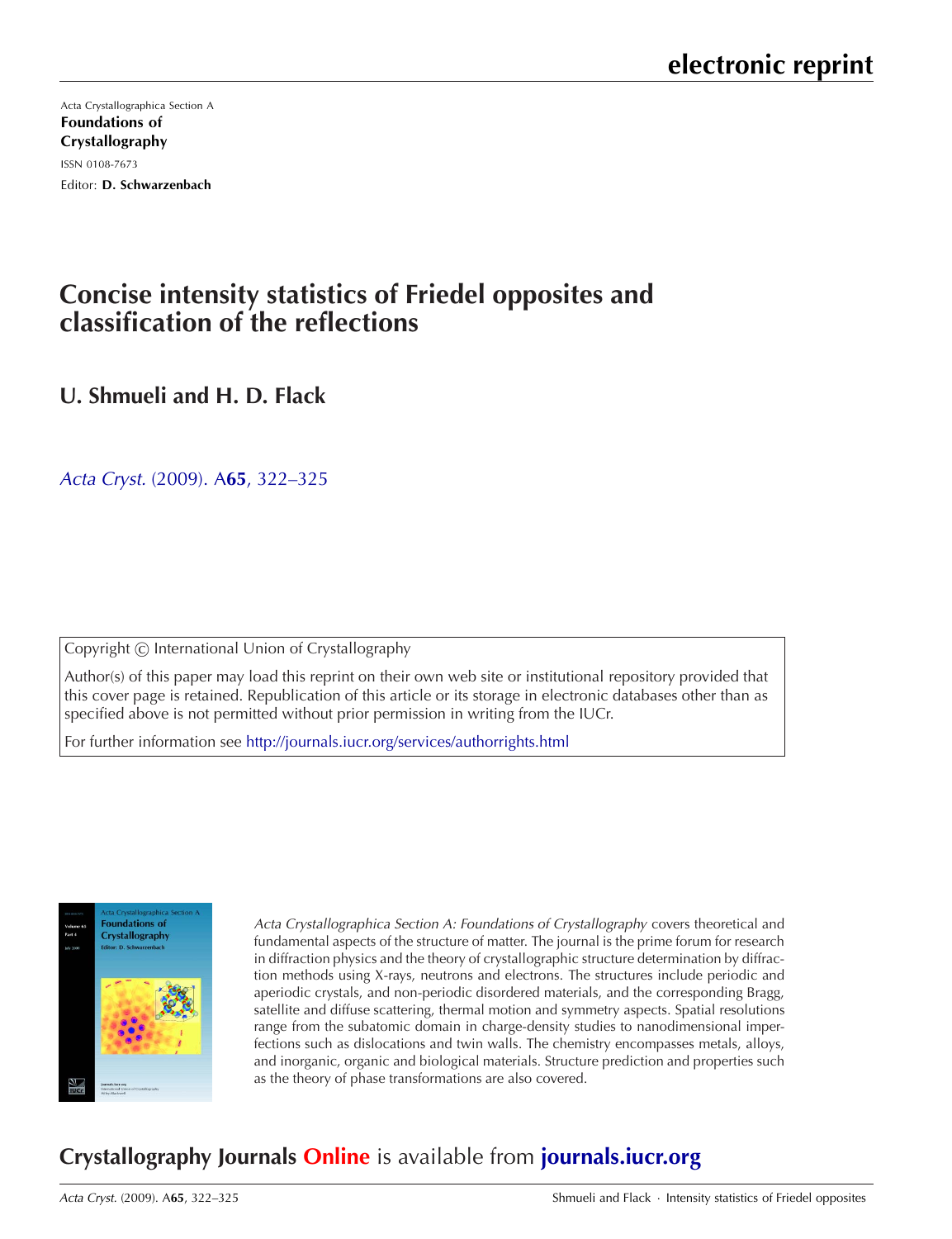Acta Crystallographica Section A Foundations of Crystallography

ISSN 0108-7673

Received 8 February 2009 Accepted 25 March 2009

### Concise intensity statistics of Friedel opposites and classification of the reflections

### U. Shmueli<sup>a\*</sup> and H. D. Flack<sup>b</sup>

<sup>a</sup>School of Chemistry, Tel Aviv University, 69978 Tel Aviv, Israel, and <sup>b</sup>Faculté des Sciences, University of Geneva, Switzerland. Correspondence e-mail: ushmueli@post.tau.ac.il

A previous extensive analysis of the mean-square intensity difference of Friedel opposites [Shmueli et al. (2008). Acta Cryst. <sup>A</sup>64, 476–483] is here concisely reexamined and confirmed by purely statistical methods. The analysis applies to noncentrosymmetric crystals only. For special reflections and centered lattices both mean-square intensity difference and average intensity of Friedel opposites depend on the centering factor of the crystal lattice and/or on the isotropy subgroup of the reflection. A complete classification of the reflections, based on the above intensity statistics, is presented. It is also shown that the experimentally important Bijvoet ratio is found to depend only on the chemical composition of the unit-cell content and the wavelength of the radiation.

 $\odot$  2009 International Union of Crystallography Printed in Singapore – all rights reserved

#### 1. Introduction

A detailed analysis of the mean-square Friedel intensity difference was carried out by Flack & Shmueli (2007) for the simplest triclinic space group P1, while assuming the presence of a centrosymmetric substructure. Albeit useful in particular cases, it was by no means obvious that these results are applicable to, or have a bearing on, symmetries other than P1. On the contrary, the mean-square Friedel intensity difference depends on the low moments of intensity and these are known to be space-group dependent (e.g., Wilson, 1978). An analysis for all the noncentrosymmetric space groups was therefore carried out. That study (Shmueli et al., 2008), carried out by straightforward algebraic and, in part, probabilistic methods, showed that the mean-square Friedel intensity difference is indeed independent of the space-group symmetry. General and special reflections were considered, and so were primitive and centered lattices.

The present note arrives at these results in a simpler manner while also including a complete point-group-dependent classification of the reflections and relevant examples for its use. It is also shown that the experimentally important Bijvoet ratio (e.g. Flack & Bernardinelli, 2008) is independent of the point- and space-group symmetries. We think that this note fills a gap of knowledge on Friedel-difference statistics in a concise and useful style, suitable for applications as well as for future incorporation in crystallographic reference works.

#### 2. Preliminaries

Let  $g$  be the number of asymmetric units in the unit cell,  $G$  be a lattice-centering factor equal to 1, 2, 3 or 4 for  $P$ - and  $R_{\text{rhomb}}$ -type,  $A$ -, B-, C- or I-type,  $R_{\text{hex}}$ -type or F-type lattices, respectively, N be the number of atoms in the unit cell, N/g be the number of atoms in the asymmetric unit, and let all the atoms be spherical, have only isotropic displacement parameters and be located in general positions, there being no centrosymmetric or any other symmetric substructure. Let  $(\mathbf{P}_i, \mathbf{t}_i)$  be the space-group operator generating the ith asymmetric unit from the reference unit (that generated by the ith asymmetric unit from the reference unit (that generated by the identity operator). The structure factor, allowing for resonant scattering, is given by

$$
F(\mathbf{h}) = \sum_{j=1}^{N/g} \mathbf{f}_j J_j(\mathbf{h}),
$$
\n(1)

using the notation of Wilson (1978), with

$$
J_j(\mathbf{h}) = \sum_{s=1}^{g} \exp[2\pi i \mathbf{h}^T (\mathbf{P}_s \mathbf{r}_j + \mathbf{t}_s)],
$$
 (2)

where  $\mathbf{h}^T$  is the hkl reflection, general or special,  $\mathbf{r}_i$  is the atomic position vector, assumedly general, and  $f_j = f_j^{(0)} + f_j' + if_j''$  is the complex atomic scattering factor of the *i*th atom where  $f_j^{(0)}$  is the position vector, assumedly general, and  $i_j = j_j + j_j + l_j$  is the complex atomic scattering factor of the *j*th atom, where  $f_j^{(0)}$  is the scattering factor of the atom assuming that all its electrons behave as scattering factor of the atom assuming that all its electrons behave as if they were free, and  $f_j'$  and  $f_j''$  are, respectively, the real and<br>imaginary isotronic parts of the resonant-scattering contribution of imaginary isotropic parts of the resonant-scattering contribution of the atom.

We recall that in general the following relation between symmetryrelated structure factors is valid:

$$
F(\mathbf{P}_s^T \mathbf{h}) = F(\mathbf{h}) \exp(-2\pi i \mathbf{h}^T \mathbf{t}_s)
$$

(Waser, 1955). Reflection **h** is called *special* if there is at least one  $P_s$ , other than identity, for which  $\mathbf{P}_s^T \mathbf{h} = \mathbf{h}$ . For such a reflection we must<br>have  $\exp(-2\pi i \mathbf{h}^T \mathbf{t}) = 1$  and this can be so only if  $\mathbf{h}^T \mathbf{t}$  is an integer have  $\exp(-2\pi i \mathbf{h}^T \mathbf{t}_s) = 1$  and this can be so only if  $\mathbf{h}^T \mathbf{t}_s$  is an integer.<br>For each **h** there is a subgroup G, the operations of which leave

For each **h** there is a subgroup  $\mathcal{G}_h$ , the operations of which leave **h** invariant; it is called the *isotropy subgroup* of **h**. If  $|\mathcal{G}_h|$  (the order of  $\mathcal{G}_h$ ) is unity,  $\mathcal{G}_h$  contains only the identity and **h** is then a general reflection. If  $|\mathcal{G}_h| > 1$ , **h** is a special reflection (Stewart & Karle, 1976; Bricogne, 1991). Stewart & Karle (1976) denote the order of the isotropy subgroup by the symbol  $\varepsilon_{\bf h}$ .

Another important criterion is the acentric or centric character of a reflection. If at least one of the point-group operators satisfies the relation  $\mathbf{P}^T \mathbf{h} = -\mathbf{h}$ , the reflection **h** is *centric*. If none of the pointgroup operators satisfies the latter relation, the reflection <sup>h</sup> is acentric.

These characteristics of the reflection h will be given for all the noncentrosymmetric point groups in Table 1.

Note that the isotropy subgroup  $G_h$  is a subgroup of the point group of the crystal. The isotropy subgroup is essentially equivalent to the site-symmetry subgroup and its Hermann–Mauguin symbols, as well as its orientations, can be deduced from Table 10.1.2.2 in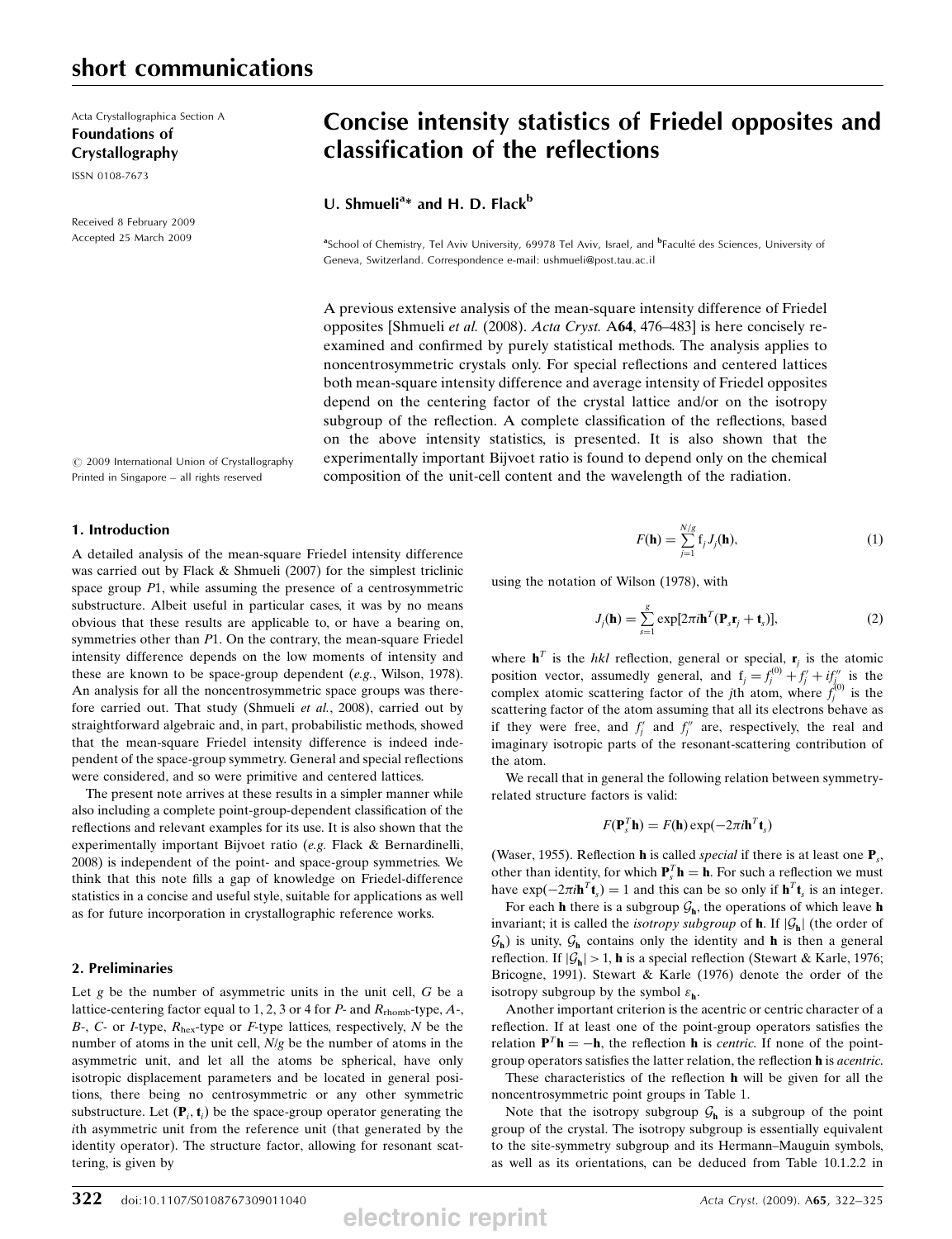#### Table 1

Classification of the reflections.

See the text for the definition of the symbols.

| Point group      | h                              | $ \mathcal{G}_h $            | S(sym)                  | S(h)           | $\langle A(\mathbf{h})\rangle/\Sigma$ | $[\langle D(\textbf{h})^2 \rangle/\rho]^{1/2}$ |
|------------------|--------------------------------|------------------------------|-------------------------|----------------|---------------------------------------|------------------------------------------------|
| 1                | hkl                            | $\mathbf{1}$                 | a                       | g              | G                                     | G                                              |
| $\boldsymbol{2}$ | hkl                            | $\mathbf{1}$                 | a                       | g              | G                                     | G                                              |
|                  | h0l                            | $\mathbf{1}$                 | c                       | g              | G                                     | $\boldsymbol{0}$                               |
| $\boldsymbol{m}$ | 0k0                            | 2                            | a                       | S              | 2G                                    | 2G                                             |
|                  | hkl<br>h0l                     | $\mathbf{1}$<br>2            | a<br>a                  | g<br>s         | G<br>2G                               | G<br>2G                                        |
|                  | 0k0                            | $\mathbf{1}$                 | c                       | g              | G                                     | $\boldsymbol{0}$                               |
| 222              | hkl                            | $\mathbf{1}$                 | a                       | g              | G                                     | G                                              |
|                  | 0kl, h0l, hk0<br>h00, 0k0, 00l | $\mathbf{1}$<br>2            | c<br>c                  | g<br>s         | G<br>2G                               | $\boldsymbol{0}$<br>$\boldsymbol{0}$           |
| mm2              | hkl                            | $\mathbf{1}$                 | a                       | g              | G                                     | G                                              |
|                  | 0kl, h0l                       | 2                            | a                       | s              | 2G                                    | 2G                                             |
|                  | hk0<br>h00, 0k0                | $\mathbf{1}$<br>2            | $\mathbf c$<br>c        | g<br>S         | G<br>2G                               | $\boldsymbol{0}$<br>$\boldsymbol{0}$           |
|                  | 001                            | 4                            | a                       | S              | $4G$                                  | 4G                                             |
| 4                | hkl                            | $\mathbf{1}$                 | a                       | g              | G                                     | G                                              |
|                  | hk0<br>001                     | 1<br>4                       | c<br>a                  | g<br>S         | G<br>$4G\,$                           | $\boldsymbol{0}$<br>4G                         |
| 4                | hkl                            | $\,1\,$                      | a                       | g              | G                                     | G                                              |
|                  | hk0                            | $\mathbf{1}$                 | c                       | g              | G                                     | $\boldsymbol{0}$                               |
|                  | 001                            | 2                            | c                       | s              | 2G                                    | $\boldsymbol{0}$                               |
| 422<br>4mm       | hkl<br>hk0, h0l, hhl           | $\mathbf{1}$<br>$\mathbf{1}$ | a<br>c                  | g<br>g         | G<br>G                                | G<br>$\boldsymbol{0}$                          |
|                  | hh0, h00                       | 2                            | c                       | S              | 2G                                    | $\boldsymbol{0}$                               |
|                  | 001                            | 4                            | $\mathbf c$             | S              | $4G$                                  | $\boldsymbol{0}$                               |
|                  | hkl<br>hk0                     | $\mathbf{1}$<br>$\mathbf{1}$ | a<br>$\mathbf c$        | g<br>g         | G<br>G                                | G<br>$\boldsymbol{0}$                          |
|                  | h0l, hhl                       | 2                            | a                       | S              | 2G                                    | 2G                                             |
|                  | hh0, h00<br>001                | 2<br>8                       | $\mathbf c$<br>a        | S<br>s         | 2G<br>8G                              | $\boldsymbol{0}$<br>8G                         |
| $\bar{4}2m$      | hkl                            | $\mathbf{1}$                 | a                       |                | G                                     | G                                              |
|                  | hk0, h0l                       | $\mathbf{1}$                 | c                       | g<br>g         | G                                     | $\boldsymbol{0}$                               |
|                  | hhl<br>hh0, h00                | 2<br>2                       | a<br>c                  | S<br>S         | 2G<br>2G                              | 2G<br>$\boldsymbol{0}$                         |
|                  | 001                            | 4                            | $\mathbf c$             | S              | 4G                                    | $\boldsymbol{0}$                               |
| $\bar{4}m2$      | hkl                            | 1                            | a                       |                | G                                     | G                                              |
|                  | hk0, hhl                       | $\mathbf{1}$                 | c                       | g<br>g         | G                                     | 0                                              |
|                  | h0l<br>hh0, h00                | 2<br>2                       | a<br>$\mathbf c$        | S<br>S         | 2G<br>2G                              | 2G<br>$\boldsymbol{0}$                         |
|                  | 00l                            | 4                            | $\mathbf c$             | S              | 4G                                    | $\boldsymbol{0}$                               |
| 3(HA)            | hkl                            | 1                            | a                       | g              | G                                     | G                                              |
|                  | 00l                            | 3                            | a                       | s              | 3G                                    | 3G                                             |
| 3(RA)            | hkl                            | 1                            | a                       | g              | G                                     | G                                              |
|                  | hhh                            | 3                            | a                       | s              | 3G                                    | 3G                                             |
| 312 (HA)         | $hkl$<br>hhl                   | $\mathbf{1}$<br>$\mathbf{1}$ | a                       | g              | G<br>G                                | G<br>$\boldsymbol{0}$                          |
|                  | h00                            | 2                            | $\mathbf c$<br>a        | g<br>${\bf S}$ | 2G                                    | 2G                                             |
|                  | 00l                            | 3                            | $\mathbf c$             | $\bf S$        | 3G                                    | $\boldsymbol{0}$                               |
| 321 (HA)         | hkl                            | $\mathbf{1}$                 | a                       | g              | G                                     | G                                              |
|                  | h0l<br>hh0                     | $\mathbf{1}$<br>2            | $\mathbf c$<br>a        | g<br>${\bf S}$ | G<br>2G                               | 0<br>2G                                        |
|                  | 00l                            | 3                            | $\mathbf c$             | $\bf S$        | 3G                                    | 0                                              |
| 32 (RA)          | hkl                            | $\mathbf{1}$                 | a                       |                | G                                     | G                                              |
|                  | hhl                            | $\mathbf{1}$                 | $\mathbf c$             | g<br>g         | G                                     | 0                                              |
|                  | $h\bar{h}0$<br>hhh             | 2<br>3                       | a                       | s              | 2G<br>3G                              | $2G\,$<br>$\boldsymbol{0}$                     |
| $3m1$ (HA)       | hkl                            | $\mathbf{1}$                 | $\mathbf c$<br>$\bf{a}$ | S              | G                                     | $\cal G$                                       |
|                  | hh0                            | $\mathbf{1}$                 | $\mathbf c$             | g<br>g         | G                                     | 0                                              |
|                  | h0l                            | 2<br>6                       | a                       | ${\bf S}$      | 2G<br>$6G\,$                          | $2G\,$<br>6G                                   |
|                  | 001                            |                              | a                       | ${\bf S}$      |                                       |                                                |
| $31m$ (HA)       | hkl                            | $\mathbf{1}$                 | a                       | g              | G                                     | G                                              |
|                  | h00<br>hhl                     | $\mathbf{1}$<br>2            | $\mathbf c$<br>a        | g<br>s         | G<br>2G                               | 0<br>$2G\,$                                    |
|                  | 001                            | 6                            | a                       | S              | $6G\,$                                | $6G\,$                                         |

| Point group  | h             | $ \mathcal{G}_h $       | S(sym)      | S(h)      | $\langle A({\bf h})\rangle/\Sigma$ | ${[\langle D(\textbf{h})^2\rangle/\rho]}^{1/2}$ |
|--------------|---------------|-------------------------|-------------|-----------|------------------------------------|-------------------------------------------------|
| $3m$ (RA)    | hkl           | $\mathbf{1}$            | a           | g         | G                                  | G                                               |
|              | hh0           | 1                       | $\mathbf c$ | g         | G                                  | $\boldsymbol{0}$                                |
|              | hhl           | $\overline{c}$          | a           | S         | 2G                                 | 2G                                              |
|              | hhh           | 6                       | a           | s         | 6G                                 | 6G                                              |
| 6            | hkl           | $\overline{1}$          | a           | g         | G                                  | G                                               |
|              | hk0           | $\mathbf 1$             | $\mathbf c$ | g         | G                                  | $\boldsymbol{0}$                                |
|              | 00l           | 6                       | a           | ${\bf S}$ | 6G                                 | 6G                                              |
| $\bar{6}$    | hkl           | $\,1$                   | a           | g         | $\cal G$                           | G                                               |
|              | hk0           | $\overline{\mathbf{c}}$ | a           | $\bf S$   | 2G                                 | 2G                                              |
|              | 00l           | 3                       | $\mathbf c$ | $\bf S$   | 3G                                 | 0                                               |
| 622          | hkl           | 1                       | $\rm{a}$    | g         | G                                  | G                                               |
|              | hk0, h0l, hhl | $\mathbf 1$             | $\mathbf c$ | g         | G                                  | 0                                               |
|              | h00, hh0      | 2                       | $\mathbf c$ | ${\bf S}$ | 2G                                 | 0                                               |
|              | 001           | 6                       | $\mathbf c$ | $\bf S$   | 6G                                 | $\boldsymbol{0}$                                |
| 6mm          | hkl           | $\mathbf{1}$            | a           | g         | G                                  | G                                               |
|              | hk0           | $\,1$                   | $\mathbf c$ | g         | G                                  | $\boldsymbol{0}$                                |
|              | h0l, hhl      | 2                       | a           | $\bf S$   | 2G                                 | 2G                                              |
|              | hh0, h00      | 2                       | $\mathbf c$ | $\bf S$   | 2G                                 | $\boldsymbol{0}$                                |
|              | 00l           | 12                      | a           | $\bf S$   | 12G                                | 12G                                             |
| $\bar{6}m2$  | hkl           | $\,1$                   | a           | g         | G                                  | G                                               |
|              | hhl           | $\mathbf{1}$            | $\mathbf c$ | g         | G                                  | 0                                               |
|              | hk0, h0l      | $\overline{c}$          | a           | $\bf S$   | 2G                                 | 2G                                              |
|              | hh0           | $\overline{c}$          | $\mathbf c$ | $\bf{s}$  | 2G                                 | 0                                               |
|              | h00           | $\overline{4}$          | a           | S         | 4G                                 | $4G$                                            |
|              | 00l           | 6                       | $\mathbf c$ | s         | 6G                                 | $\boldsymbol{0}$                                |
| $\bar{6}$ 2m | hkl           | $\mathbf{1}$            | a           | g         | G                                  | G                                               |
|              | h0l           | 1                       | $\mathbf c$ | g         | G                                  | $\boldsymbol{0}$                                |
|              | hk0, hhl      | $\overline{\mathbf{c}}$ | a           | $\bf S$   | 2G                                 | 2G                                              |
|              | h00           | $\overline{c}$          | $\mathbf c$ | $\bf S$   | 2G                                 | 0                                               |
|              | hh0           | 4                       | a           | $\bf S$   | 4G                                 | 4G                                              |
|              | 00l           | 6                       | $\mathbf c$ | s         | 6G                                 | 0                                               |
| 23           | hkl           | $\mathbf{1}$            | a           | g         | G                                  | G                                               |
|              | 0kl, hh0      | 1                       | $\mathbf c$ | g         | G                                  | $\boldsymbol{0}$                                |
|              | h00           | $\overline{\mathbf{c}}$ | $\mathbf c$ | $\bf S$   | 2G                                 | 0                                               |
|              | hhh           | 3                       | a           | $\bf S$   | 3G                                 | 3G                                              |
| 432          | hkl           | $\mathbf{1}$            | a           | g         | G                                  | G                                               |
|              | hhl, 0kl      | $\mathbf{1}$            | $\mathbf c$ | g         | G                                  | 0                                               |
|              | hh0           | $\overline{c}$          | $\mathbf c$ | $\bf S$   | 2G                                 | 0                                               |
|              | hhh           | 3                       | $\mathbf c$ | $\bf S$   | 3G                                 | $\boldsymbol{0}$                                |
|              | h00           | $\overline{4}$          | $\mathbf c$ | s         | 4G                                 | $\boldsymbol{0}$                                |
| 43m          | hkl           | $\mathbf{1}$            | $\rm{a}$    | g         | G                                  | G                                               |
|              | 0kl           | $\,1$                   | $\mathbf c$ | g         | G                                  | $\boldsymbol{0}$                                |
|              | hhl           | $\overline{\mathbf{c}}$ | a           | $\bf S$   | 2G                                 | 2G                                              |
|              | hh0           | $\overline{c}$          | $\mathbf c$ | $\bf S$   | 2G                                 | 0                                               |
|              | h00           | $\overline{4}$          | $\mathbf c$ | $\bf S$   | 4G                                 | $\boldsymbol{0}$                                |
|              | hhh           | 6                       | a           | S         | 6G                                 | 6G                                              |

International Tables for Crystallography Volume A (Hahn & Klapper, 2002) for the various classes of reflections listed in Table 1.

#### 3. Derivation of the averages

It will be convenient to find first the expressions of the average  $\langle |J_j|^2 \rangle$  for the cases of interest. The general expression of this average is for the cases of interest. The general expression of this average is i

$$
\langle |J_j(\mathbf{h})|^2 \rangle = \sum_{s=1}^g \sum_{u=1}^g \langle \exp[2\pi i \mathbf{h}^T (\mathbf{P}_s - \mathbf{P}_u) \mathbf{r}_j] \rangle \exp[2\pi i \mathbf{h}^T (\mathbf{t}_s - \mathbf{t}_u)]. \quad (3)
$$

The average for the most general case can be derived by the method of Shmueli et al. (2008) but the derivation will be omitted since it leads to the result given by Bertaut (1955, 1956). Bertaut's result, in the present notation, reads

$$
\langle |J_j(\mathbf{h})|^2 \rangle = gG|\mathcal{G}_{\mathbf{h}}|.\tag{4}
$$

The quantity  $|\mathcal{G}_h|$  is also known as the average-intensity multiple; it was first discussed by Wilson (1950) and Rogers (1950), and exten-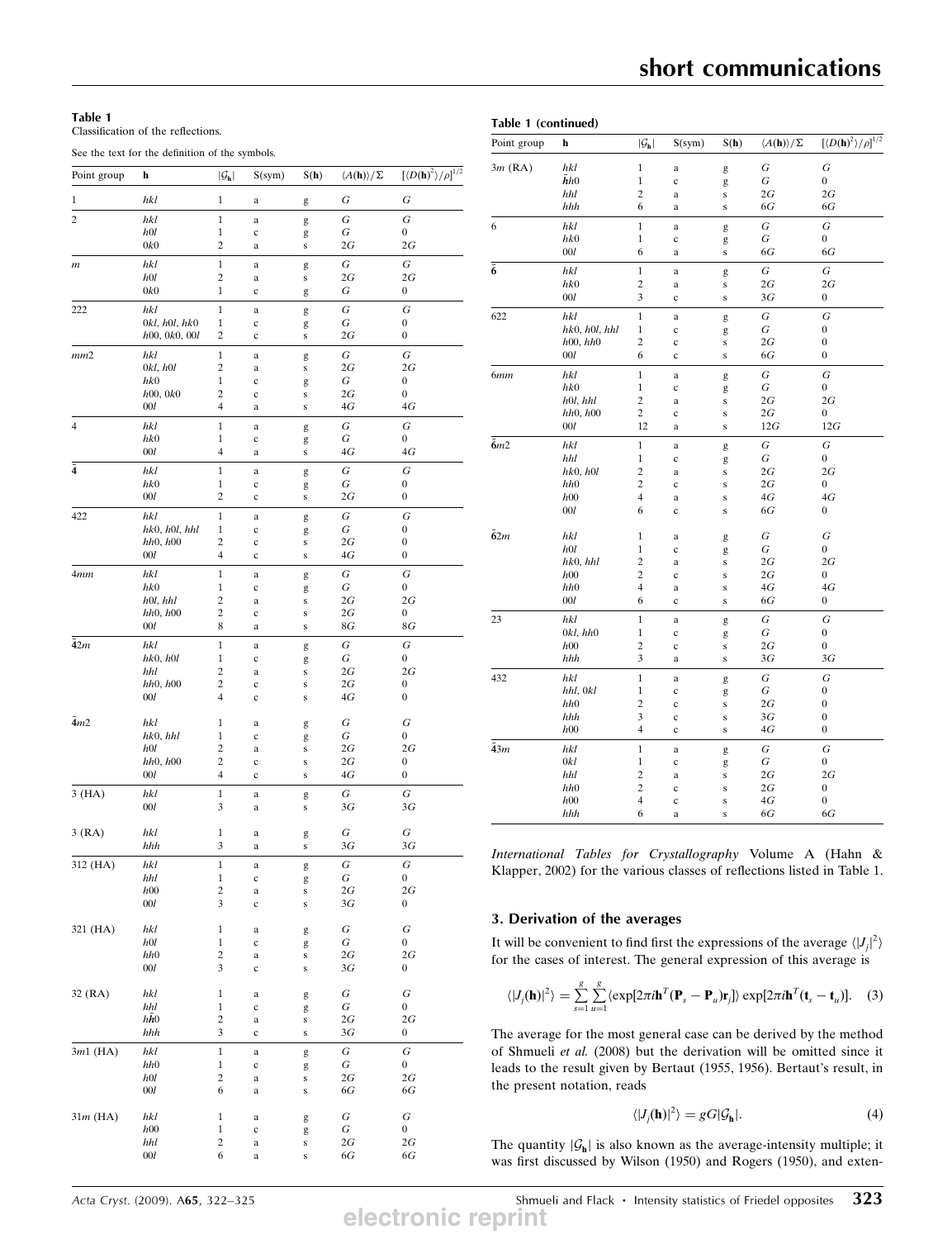sively tabulated by Iwasaki & Ito (1977). Note that since for general reflections  $|\mathcal{G}_{h}| = 1$  and for P- and  $R_{\text{rhomb}}$ -type lattices  $G = 1$ , all cases of primitive and centered lattices associated with general or special reflections are contained in equation (4).

The mean-square intensity difference of Friedel opposites, allowing for acentric general or special reflections as well as lattice centering, was derived by Shmueli et al. (2008) by a somewhat lengthy method and a more concise rederivation of this quantity by a statistical method, for a special case, was also presented in §4 of the latter reference. We now show that the statistical method used by Shmueli et al. (2008) also yields the fully general expression if the equations for the second moment of  $|J|$  are taken from equation (4).

The quantity to be evaluated is

$$
\langle D(\mathbf{h})^2 \rangle = \langle (|F(\mathbf{h})|^2 - |F(-\mathbf{h})|^2)^2 \rangle \tag{5}
$$

$$
= \langle |F(\mathbf{h})|^4 \rangle - 2 \langle |F(\mathbf{h})|^2 |F(-\mathbf{h})|^2 \rangle + \langle |F(-\mathbf{h})|^4 \rangle. \tag{6}
$$

Following Wilson (1978), the fourth moment of  $|F(\mathbf{h})|$  is given by

$$
\langle |F(\mathbf{h})|^4 \rangle = \sum_{i=1}^{N/g} \sum_{j=1}^{N/g} \sum_{k=1}^{N/g} \sum_{l=1}^{N/g} \mathbf{f}_i \mathbf{f}_j^* \mathbf{f}_k \mathbf{f}_l^* \langle J_i(\mathbf{h}) J_j^*(\mathbf{h}) J_k(\mathbf{h}) J_i^*(\mathbf{h}) \rangle \tag{7}
$$

$$
= \sum_{i=1}^{N/g} |f_i|^4 \langle |J_i(\mathbf{h})|^4 \rangle
$$
  
+ 
$$
2 \sum_{i=1}^{N/g} \sum_{k=1(i \neq k)}^{N/g} |f_i|^2 |f_k|^2 \langle |J_i(\mathbf{h})|^2 \rangle \langle |J_k(\mathbf{h})|^2 \rangle
$$
 (8)

$$
= \sum_{i=1}^{N/g} |f_i|^4 \langle |J_i(\mathbf{h})|^4 \rangle + 2G^2 |\mathcal{G}_{\mathbf{h}}|^2 \sum_{i=1}^N \sum_{k=1 (i \neq k)}^N |f_i|^2 |f_k|^2. \tag{9}
$$

Equation (9) was obtained from equation (8) by making use of equation (4) as well as of the identity  $g\sum_{i=1}^{N/g} = \sum_{i=1}^{N}$ . We can show in a similar manner that

$$
\langle |F(-\mathbf{h})|^4 \rangle = \langle |F(\mathbf{h})|^4 \rangle. \tag{10}
$$

The remaining term in equation (6) can be calculated in a similar manner and results in

$$
-2\langle |F(\mathbf{h})|^2|F(-\mathbf{h})|^2\rangle = A_1 + A_2,\tag{11}
$$

where

$$
A_1 = -2 \sum_{i=1}^{N/g} |f_i|^4 \langle |J_i(\mathbf{h})|^4 \rangle
$$

and

$$
A_2 = -2G^2 |\mathcal{G}_{\mathbf{h}}|^2 \sum_{i=1}^N \sum_{k=1(i\neq k)}^N [[f_i]^2 |f_k|^2 + \mathcal{R}(f_i^2 f_k^{*2})].
$$

If we insert equations  $(9)$ ,  $(10)$  and  $(11)$  in equation  $(6)$  we finally obtain

$$
\langle D(\mathbf{h})^2 \rangle = 2G^2 |\mathcal{G}_{\mathbf{h}}|^2 \sum_{i=1}^N \sum_{k=1(i \neq k)}^N [|\mathbf{f}_i|^2 |\mathbf{f}_k|^2 - \mathcal{R}(\mathbf{f}_i^2 \mathbf{f}_k^{*2})] \tag{12}
$$

$$
=4G^{2}|\mathcal{G}_{\mathbf{h}}|^{2}\sum_{i=1}^{N}\sum_{k=1}^{N}[(f_{i}^{(0)}+f_{i}')f_{k}''-f_{i}''(f_{k}^{(0)}+f_{k}')]^{2}
$$
 (13)

$$
\equiv G^2 |\mathcal{G}_h|^2 \rho,\tag{14}
$$

in full agreement with Shmueli et al. (2008). Note, however, that for centric reflections  $|F(\mathbf{h})| = |F(-\mathbf{h})|$  so  $\langle D^2(\mathbf{h}) \rangle = 0$ . During this derivation the space-group-dependent fourth moment of  $|J(\mathbf{h})|$ appeared in equations (9), (10) and (11) but it canceled out completely, leading to equation (12), which is space-group independent. In the general case, some dependence on symmetry remains in the order of the isotropy subgroup. However, it is not the meansquare intensity difference which is of importance in experimental work, but rather the Bijvoet ratio (see below).

The average intensity of Friedel opposites can also be derived by the above approach, but we shall use that given by Shmueli et al. (2008) as

$$
A(\mathbf{h}) = (1/2)\langle |F(\mathbf{h})|^2 + |F(-\mathbf{h})|^2 \rangle
$$
  
=  $G|\mathcal{G}_{\mathbf{h}}| \sum_{j=1}^{N} [(f_j^{(0)} + f_j')^2 + f_j'^2],$  (15)

$$
\equiv G|\mathcal{G}_{\mathbf{h}}|\Sigma. \tag{16}
$$

The experimentally important Bijvoet ratio (e.g. Flack & Shmueli, 2007) now follows from equations (13) and (15) as

$$
\chi = \frac{(\langle D^2(\mathbf{h}) \rangle)^{1/2}}{A(\mathbf{h})}
$$
  
= 
$$
\frac{2\{\sum_{i=1}^N \sum_{k=1}^N [(f_i^{(0)} + f_i')f_k'' - f_i''(f_k^{(0)} + f_k')]^2\}^{1/2}}{\sum_{j=1}^N [(f_j^{(0)} + f_j')^2 + f_j'^2]}.
$$
(17)

The Bijvoet ratio thus depends only on the chemical composition of the unit-cell content and the wavelength of the radiation, and is independent of the space-group symmetry and the centering factor of the crystal lattice. However, the Bijvoet ratio given by Flack & Shmueli (2007) was derived only for the triclinic space group P1.

#### 4. Classification of the reflections and examples

It follows from equations (13), (14) and (16) and from the redefinition of reflection characteristics that

 $\langle A(\mathbf{h})\rangle/\Sigma=|\mathcal{G}_{\mathbf{h}}|G$  for a centric or an acentric reflection (18)

$$
[\langle D(\mathbf{h})^2 \rangle / \rho]^{1/2} = \begin{cases} |\mathcal{G}_{\mathbf{h}}|G & \text{for an acentric reflection} \\ 0 & \text{for a centric reflection} \end{cases}
$$
 (19)

in agreement with Shmueli et al. (2008). While the latter reference presents a tabulation of the above quantities and other characteristics for the point groups 222 and mm2, the present Table 1 presents the above quantities for all the noncentrosymmetric point groups. Table 1 contains the average intensity multiples  $\langle A(\mathbf{h})\rangle/\Sigma$  and the important<br>ratio  $I/D(\mathbf{h})^2/\sqrt{a^{1/2}}$  for classes of centric and acentric reflections ratio  $[(D(h)^2)/\rho]^{1/2}$  for classes of centric and acentric reflections.<br>Column 1 contains the Hermann Mauguin symbol of the point Column 1 contains the Hermann–Mauguin symbol of the point group; the settings 'hexagonal axes' (HA) and 'rhombohedral axes' (RA) are indicated. Column 2 contains for each point group the relevant classes of reflections, column 3 contains for each class the order of the isotropy subgroup  $|\mathcal{G}_h|$ , in column 4 S(sym) is 'a' if the reflection is acentric and it is 'c' if the reflection is centric, in column 5  $S(h)$  is 'g' if the reflection is general and it is 's' if the reflection is special. Columns 6 and 7 contain the values of the expressions given by the left-hand sides of equations (18) and (19), respectively, in terms of the lattice centering factor, G. Table 1 was constructed by consulting Part 10 of International Tables for Crystallography Volume A (Hahn & Klapper, 2002) and with the aid of a modified version of program SPGMIC (Shmueli, 1984) in which the definitions of general, special, acentric and centric reflections were implemented.

The reflection characteristics in Table 1 are of general value but they also have practical aspects. For example, for all the space groups with point groups 222, 4, 422, 622 and 432 only reflections belonging to the hkl class can be used in application of Friedel differences, since all the other classes are centric and hence their Bijvoet ratios vanish. The same consideration can be applied to centric classes in other point groups listed in Table 1. Notable examples are the h0l class in

**electronic reprint**